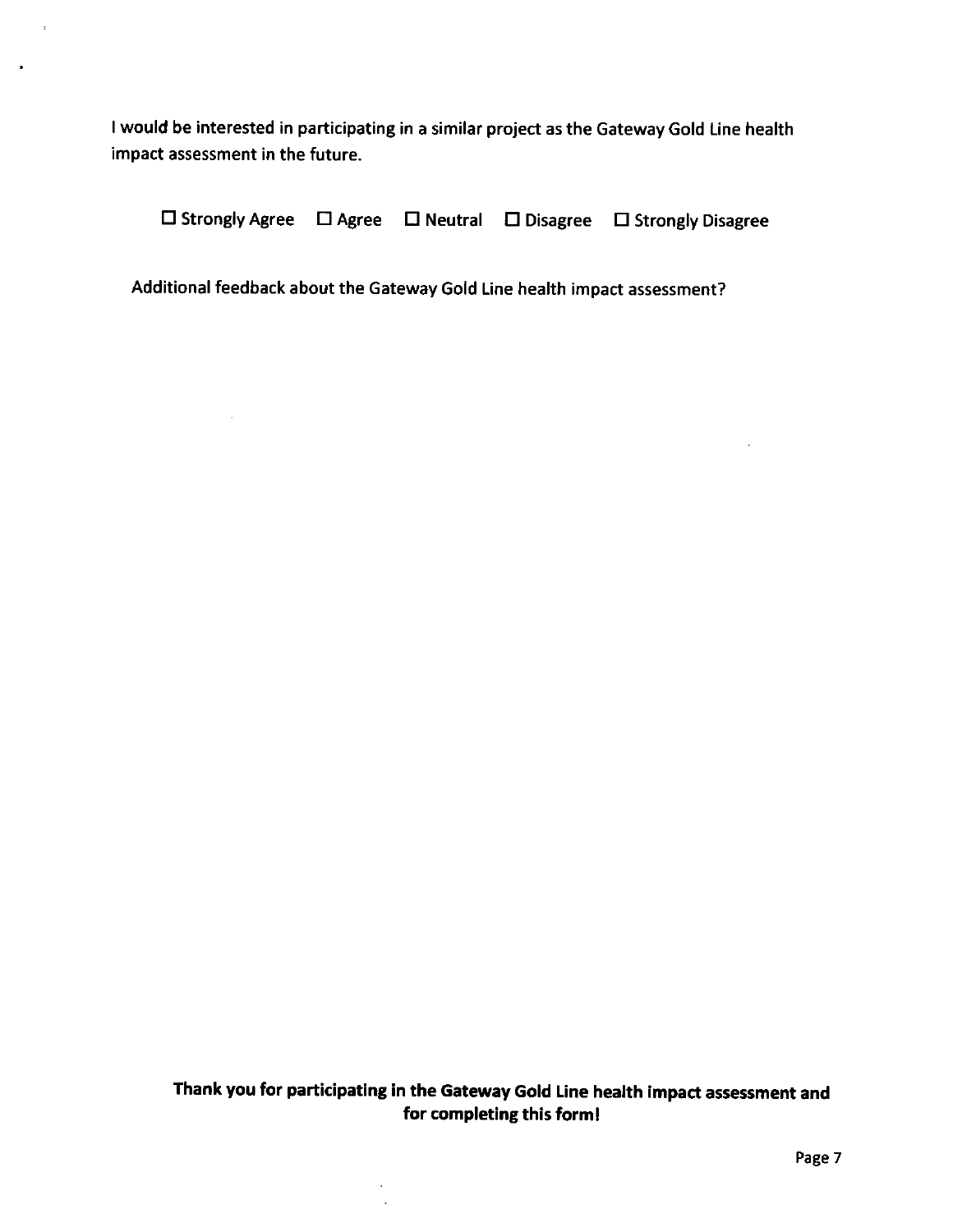## Appendix B: Evaluation Form

## Gatewoy Gold Line Bus Rapid Transit **Health Impact Assessment Evaluation April 2016**

Please complete this evaluation form if you participated in the Gateway Gold line health impact assessment. The form should take 2 minutes to complete.

Please answer the following:

- 1. I am a participant in the following Gateway Gold Line health impact assessment committee:
	- □ Gateway Gold Line Policy Advisory Committee
	- E Gateway Gold Line Technical Advisory Committee
	- $\Box$  Living Healthy in Washington County
	- □ St. Paul-Ramsey County Community Health Services Advisory Committee
- 2. Because ofthe Gateway Gold Line health impact assessment, I have increased knowledge of how health, transportation, and land use are related.

 $\Box$  Strongly Agree  $\Box$  Agree  $\Box$  Neutral  $\Box$  Disagree  $\Box$  Strongly Disagree

3. Because of the Gateway Gold Line health impact assessment, I have a better understanding of how cities can use planning processes to support health.

 $\Box$  Strongly Agree  $\Box$  Agree  $\Box$  Neutral  $\Box$  Disagree  $\Box$  Strongly Disagree

4. The Gateway Gold Line health impact assessment process was responsive to my interests and concerns.

 $\Box$  Strongly Agree  $\Box$  Agree  $\Box$  Neutral  $\Box$  Disagree  $\Box$  Strongly Disagree

5. The information presented as part of the Gateway Gold Line health impact assessment has been useful for me, my organization, or both.

 $\square$  Strongly Agree  $\square$  Agree  $\square$  Neutral  $\square$  Disagree  $\square$  Strongly Disagree

(over)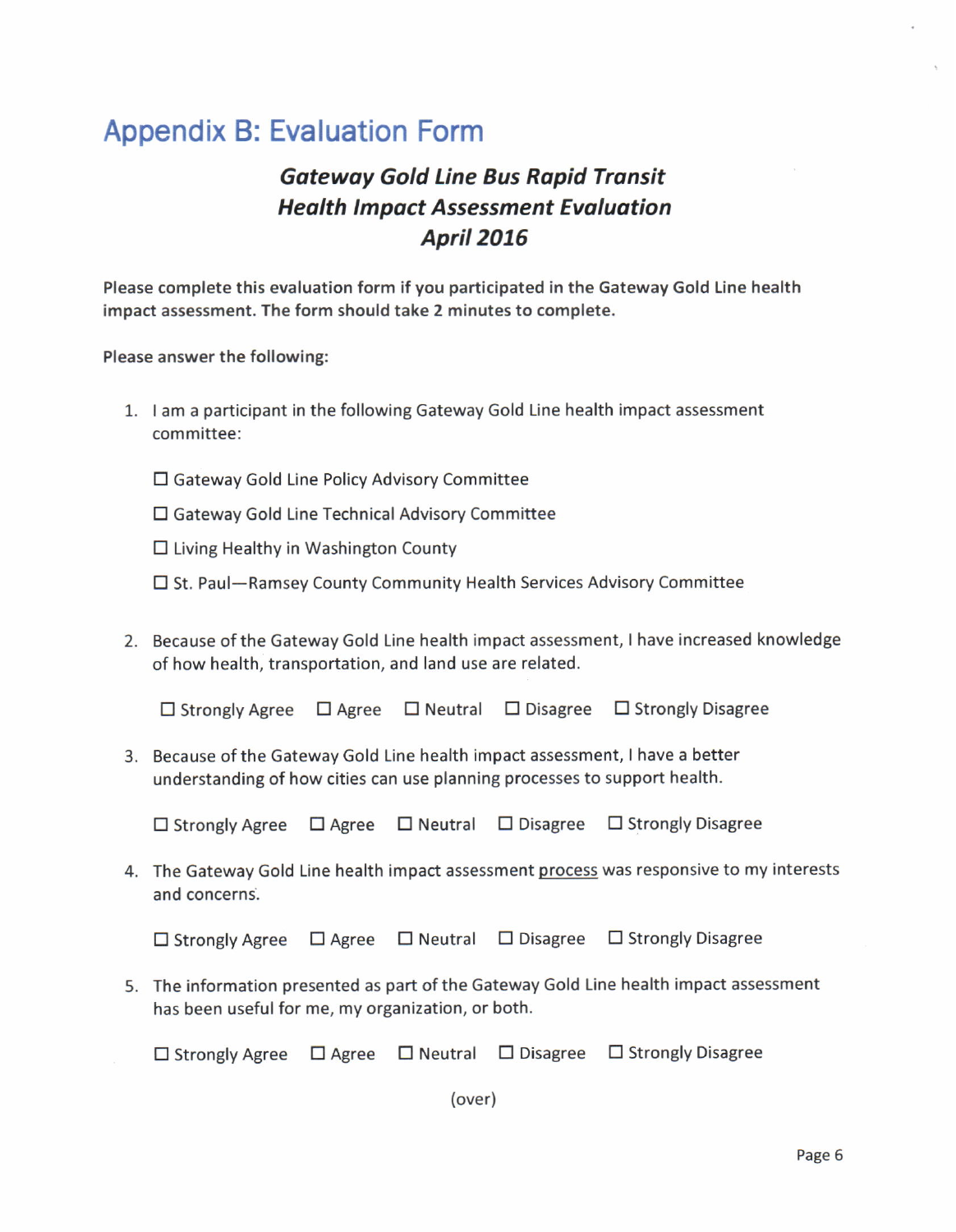## Appendix A: Minimum Elements

Comprehensive Health Impact Assessments (HIA) should include the following minimum elements, which together distinguish HIA from other processes used to assess and inform decisions:

1. HIA is conducted to assess the potential health consequences of a proposed program, policy, project, or plan under consideration by decision-makers, and is conducted in advance of the decision in question.

2. HIA involves and engages stakeholders affected by the proposal, particularly vulnerable populations.

3. HIA systematically considers the full range of potential impacts of the proposal on health determinants, health status, and health equity.

4. HIA provides a profile of existing conditions for the populations affected by the proposal, including their health outcomes, health determinants, and vulnerable sub-groups within the population, relevant to the health issues examined in the HlA.

5. HIA characterizes the proposal's impacts on health, health determinants, and health equity, while documenting data sources and analytic methods, quality of evidence used, methodological assumptions, and limitations.

6. HIA provides recommendations, as needed, on feasible and effective actions to promote the positive health impacts and mitigate the negative health impacts of the decision, identifying, where appropriate, alternatives or modifications to the proposal.

7. HIA produces a publicly accessible report that includes, at minimum, documentation of the HIA's purpose, findings, and recommendations, and either documentation of the processes and methods involved, or reference to an external source of documentation for these processes and methods. The report should be shared with decision-makers and other stakeholders.

8. HIA proposes indicators, actions, and responsible parties, where indicated, for a plan to monitor the implementation of recommendations, as well as health effects and outcomes of the proposal.